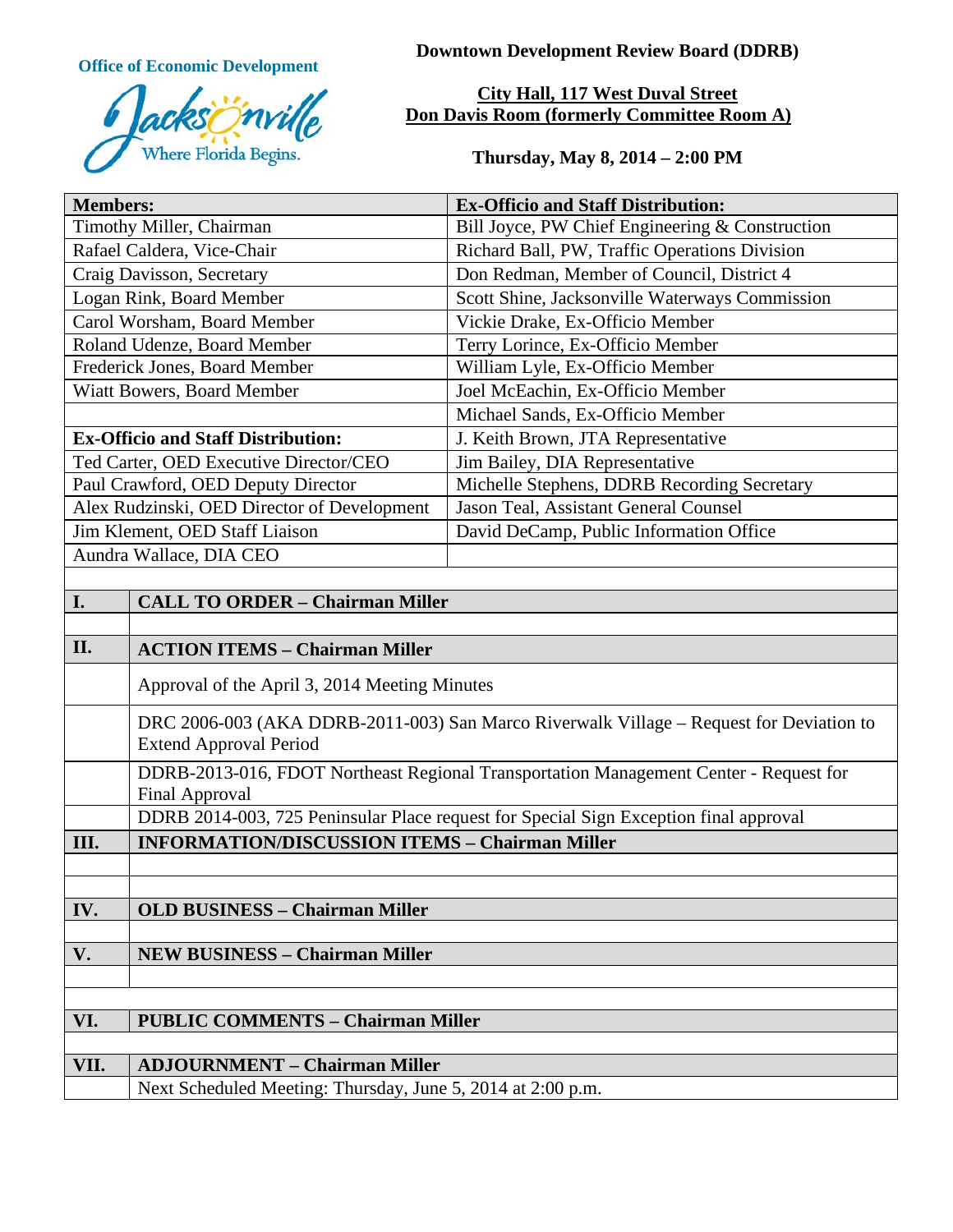

**Office of Economic Development <br>Downtown Development Review Board (DDRB) City Hall, 117 West Duval St. 1st Floor, Don Davis Room** 

*Thursday, May 8, 2014 – 2:00 p.m.* 

#### *MEETING* **MINUTES**

**Board Members Present:** Chairman T. Miller, R. Caldera, C. Davisson, R. Udenze, F. Jones, and W. Bowers

**Board Members Not Present:** C. Worsham, and L. Rink

**OED Staff Present:** Jim Klement, Staff Liaison; and Michelle Stephens, Recording Secretary

**Representing Office of General Counsel:** Jason Teal

#### **I. CALL TO ORDER**

A quorum was confirmed and Chairman Miller called the meeting to order at approximately 2:04 p.m.

Chairman Miller asked anyone wishing to speak on a particular project to complete a public speaker card and reminded Board members to disclose if they had any ex-parte communication with any of the applicants presenting projects today or conflicts of interest prior to the item being addressed by the Board.

# **II. ACTION ITEMS**

#### APPROVAL OF THE APRIL 3, 2014 DDRB MEETING MINUTES

# **A MOTION WAS MADE BY BOARD MEMBER W. BOWERS AND SECONDED BY BOARD MEMBER R. CALDERA APPROVING THE APRIL 3, 2014 DDRB MEETING MINUTES. THE MOTION PASSED UNANIMOUSLY 6-0-0.**

#### DRC 2006-003 (AKA DDRB-2011-003) SAN MARCO RIVERWALK VILLAGE – REQUEST FOR DEVIATION TO EXTEND APPROVAL PERIOD

Mr. Klement reviewed the project report dated May 8, 2014. Mr. Klement introduced Mr. Steve Diebenow with Driver, McAfee, Peek and Hawthorne, P.L., present on behalf of the applicant who provided an overview of the request.

Because there are several new board members since the project was reviewed by the board Chair Miller asked Mr. Diebenow to provide a brief overview of the project's location, development plans, etc.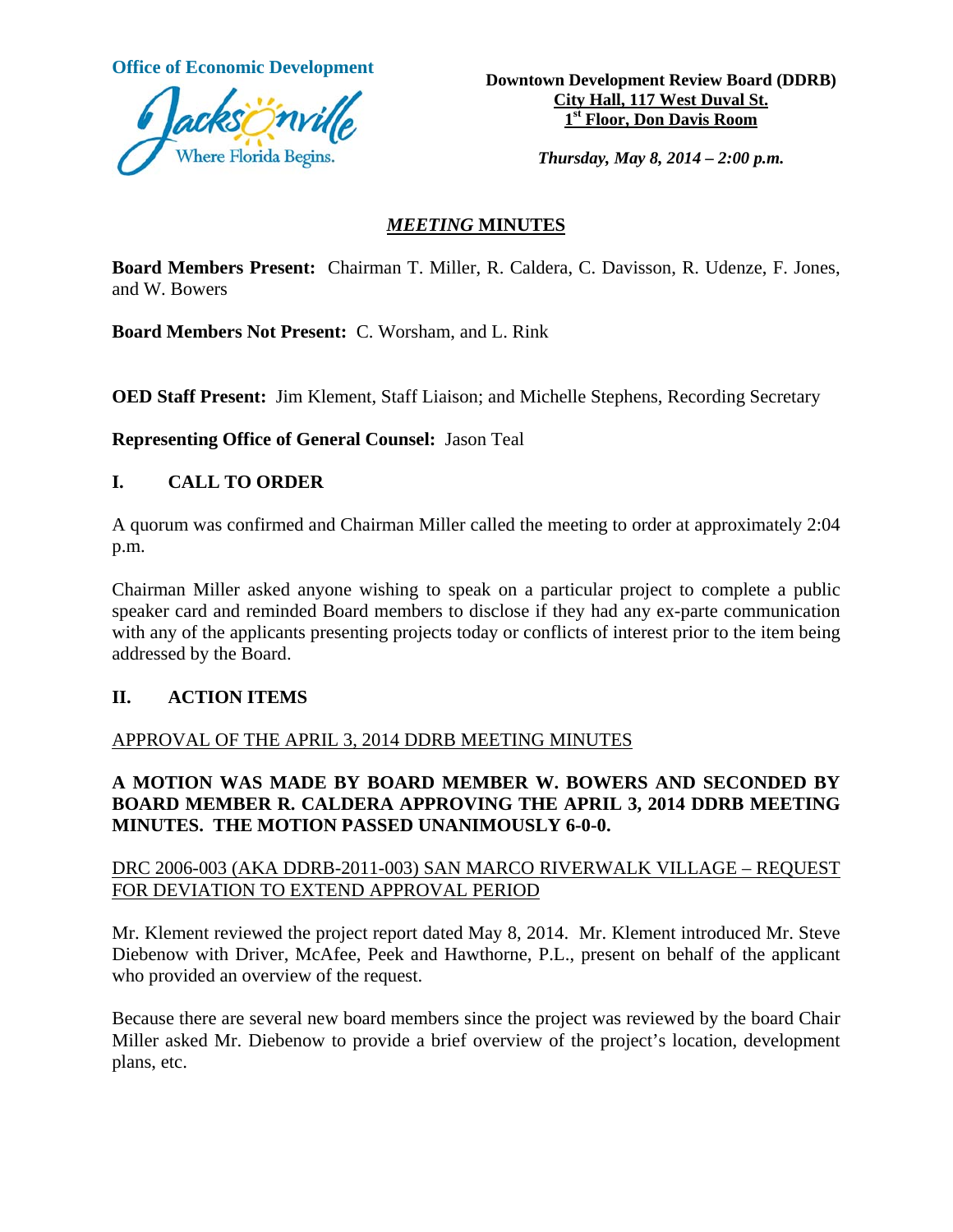Chair Miller asked noting that the project was approved in 2006 at what point we stop granting extensions.

Mr. Diebenow replied that if they don't have something put together in the next year they would have a difficult time coming back to the board and asking for another extension. He added that they are actively negotiating with interested and qualified buyers.

The floor was open and closed for public comments (there were no comments from the public).

# **A MOTION WAS MADE BY BOARD MEMBER F. JONES AND SECONDED BY BOARD MEMBER C. DAVISSON APPROVING A DEVIATION TO ALLOW A ONE-YEAR EXTENSION OF FINAL REVIEW APPROVAL, FOR DRC 2006-003 (AKA DDRB 2011-003), SAN MARCO RIVERWALK VILLAGE FROM FEBRUARY 23, 2014 TO FEBRUARY 23, 2015. THE MOTION UNANIMOUSLY PASSED 6-0-0.**

# DDRB-2013-016, FDOT NORTHEAST REGIONAL TRANSPORTATION MANAGEMENT CENTER - REQUEST FOR FINAL APPROVAL

Mr. Klement reviewed the project report dated May 8, 2014 to include a brief history of the location of the project. He introduced Mr. Jere Lahey, Contract Manager for the Department of Management Services, acting on behalf of the Florida Department of Transportation, the Florida Highway Safety Patrol, and the North Florida Transportation Planning Organization, all occupants of the proposed project. Mr. Blakeley Bruce, Architect for the project was also present and together provided an overview of the project. Also present was Mr. Peter Vega, Transportation System Management and Operations Engineer with the FL Department of Transportation who also helped provide insight regarding some of the operations of the project.

The floor was open and closed for public comments (there were no comments from the public).

The following were relative comments from the Board.

- Does not care for the single story buildings and more parking lots downtown.
- Recalled at the conceptual review that there were issues with the screening of the back of the building area.
- Noted that the requirements such as building materials, colors, etc. required for final approval were not provided.
- Referring to the sidewalk frontage on Jefferson Street suggested a safe crossing space is needed from State Street to the southern entrance of the project.

Chairman Miller emphasized the importance of the material requirements for Final approval.

Mr. Teal noted that the motion will need to contain a condition that the applicant shall present to staff the final selection of materials to confirm that the materials are consistent with the existing building on campus and a condition that during review, staff will confirm that the existing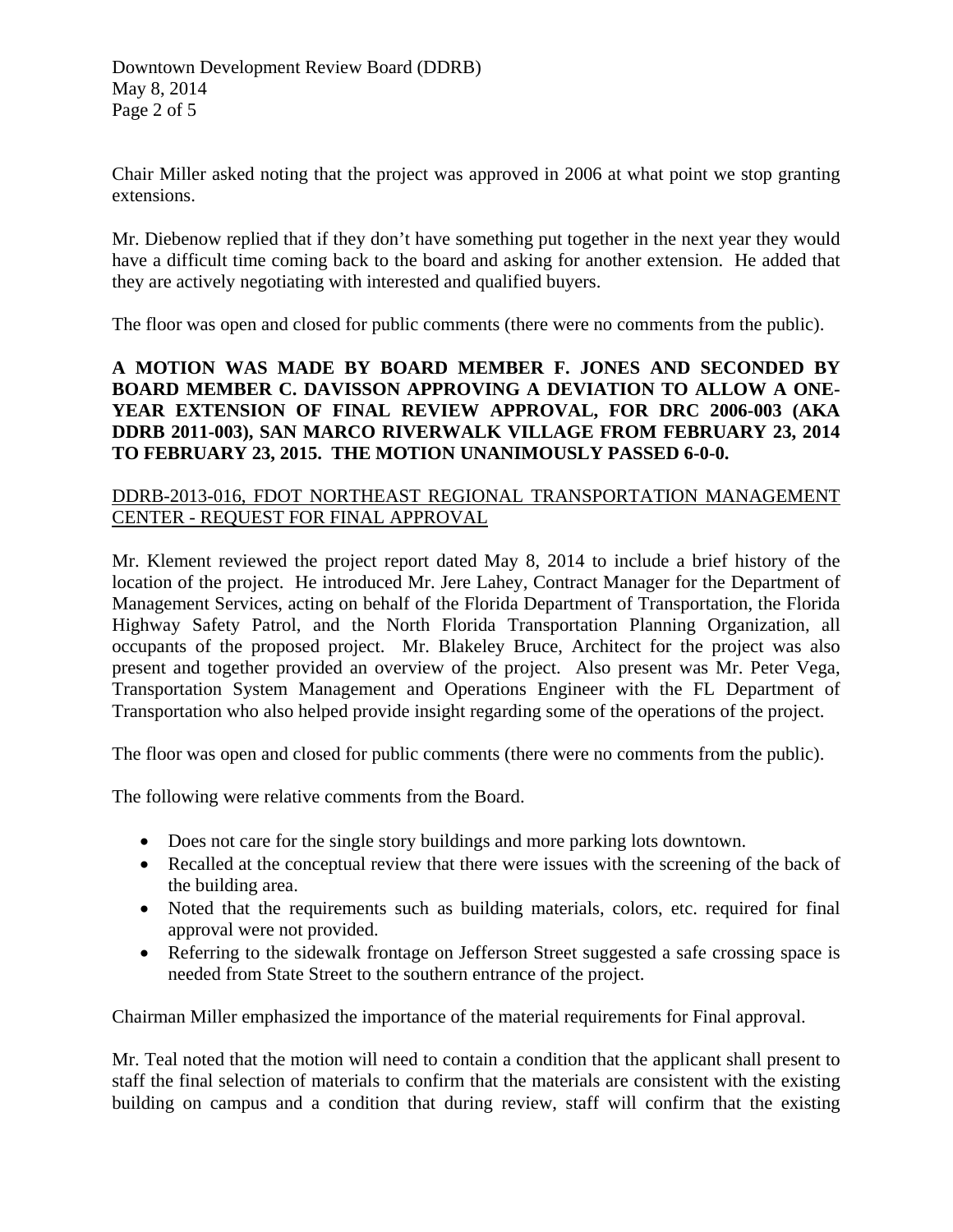landscape material are continued across the additional portion of the property where the proposed building will be constructed.

**A MOTION WAS MADE BY BOARD MEMBER F. JONES AND SECONDED BY BOARD MEMBER W. BOWERS GRANTING FINAL APPROVAL FOR DDRB 2013- 016, FLORIDA DEPARTMENT OF TRANSPORTATION, NORTHEAST REGIONAL TRANSPORTATION MANAGEMENT CENTER, SUBJECT TO THE FOLLOWING CONDITIONS: 1) THE APPLICANT TO PROVIDE A MAINTENANCE PLAN WITH THE CONSTRUCTION DRAWINGS FOR THE SIDEWALK FRONTAGE ALONG THE JEFFERSON STREET FRONTAGE FROM STATE STREET TO THE SOUTHERN ENTRANCE OF THE PROJECT FROM JEFFERSON STREET; AND 2) THE APPLICANT TO PROVIDE DOCUMENTATION SHOWING COMPLIANCE WITH THE DOWNTOWN DRI DEVELOPMENT ORDER REQUIREMENTS PRIOR TO OED PERMIT APPROVAL; 3)COMPLETE LANDSCAPE DRAWINGS INCLUDING DESIGN DETAILS AND INFORMATION FOR THE "LIVING GREEN WALL" TREATMENT FOR THE EQUIPMENT AREA AS WELL AS THE SCREENING OF THE DUMPSTER LOCATION WILL BE REQUIRED FOR PERMIT REVIEW AND APPROVAL. ADDITIONALLY, THE APPLICANT AGREED TO REVIEW THE PEDESTRIAN LINKAGE AT THE TERMINUS OF THE SIDEWALK CIRCULATION PLAN AND CONSIDER ALTERNATIVE PEDESTRIAN CONNECTION LINKS TO THE NEW PROPOSED BUILDING. THE MOTION PASSED 5-1-0. BOARD MEMBER R. CALDERA VOTED IN OPPOSITION OF THE MOTION.** Board Member Caldera noted that he was not part of the conceptual approval for the project adding that overall he does not care for the concept of single story buildings and more parking lots downtown.

#### DDRB 2014-003, 725 PENINSULAR PLACE REQUEST FOR SPECIAL SIGN EXCEPTION FINAL APPROVAL

Mr. Klement reviewed the project report dated May 8, 2014. He introduced Mr. Jason Faulkner, Studio 9 Architecture, LLC representing Hallmark Partners who provided an overview of the project. Mr. Steve Diebenow was also present on behalf of the applicant.

Board Member C. Davisson advised that he would recuse himself from voting due to a conflict of interest (his firm is involved in the project).

The floor was open and closed for public comments (there were no comments from the public).

Board member Udenze commented that when looking at a building he thinks you should only see one sign and if you do have two signs they should not say the same thing. He thinks what they have done with the building is great architecturally and would like to see some of that creativity extended to the sign.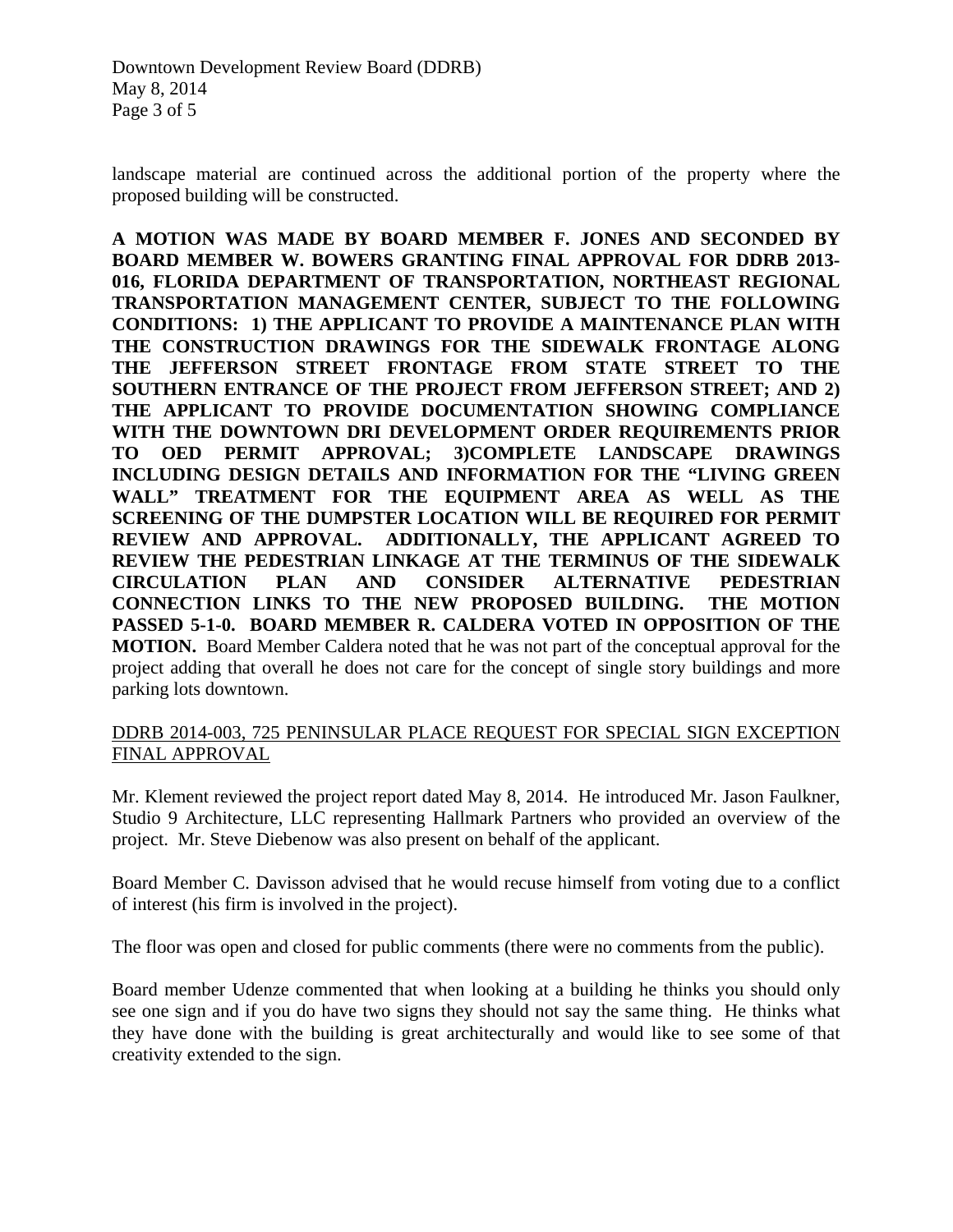**A MOTION WAS MADE BY BOARD MEMBER R. CALDERA AND SECONDED BY BOARD MEMBER F. JONES APPROVING THE DEVIATION FOR DDRB 2014-003 REQUEST FOR A SPECIAL SIGN EXCEPTION TO ALLOW A BUILDING/MONUMENT IDENTIFICATION SIGN LOCATED AT 725 PENINSULAR PLACE SUBJECT TO THE FOLLOWING CONDITIONS; 1)THE SIGN WILL BE NO HIGHER THAN 50 FEET FROM GRADE, AND 2) HAVE NO MORE THAN TWO SIGN AREAS OF 150 SQUARE FEET EACH (10 FEET X 15 FEET); ONE FACING PENINSULAR PLACE AND ONE FACING MAY STREET, 3) INCLUDE A "LIVING GREEN WALL" AS SHOWN ON EXHIBIT DATED MAY 8, 2014, BUILDING ELEVATION, AND 4) COMPLETE LANDSCAPE DRAWINGS, INCLUDING DESIGN DETAILS AND INFORMATION FOR THE "LIVING GREEN WALL" TREATMENT FOR THE BASE OF THE SIGN, WILL BE REQUIRED FOR PERMIT REVIEW AND APPROVAL. THE MOTION PASSED 4-0-2. BOARD MEMBER C. DAVISSON RECUSED HIMSELF FROM VOTING DUE TO A CONFLICT OF INTEREST (HIS FIRM IS INVOLVED IN THE PROJECT). BOARD MEMBER R. UDENZE ABSTAINED FROM VOTING.** 

# **III. INFORMATION/DISCUSSION ITEMS**

There were no information or discussion items.

# **IV. OLD BUSINESS**

No old business was discussed.

# **V. NEW BUSINESS**

Board Member Udenze noted that his term on the board expires in June 2014.

Chairman Miller commented that several Board members terms have expired or will expire in the very near future.

Board members whose terms have expired: Chairman Miller (third full term/June 2013), and Logan Rink (third full term/June 2013). Board members whose terms expire June 2014: Craig Davisson (first full term/June 2014), Raphael Caldera (first full term/June 2014), and Roland Udenze (third full term/June 2014). It was also noted that there was a vacancy on the board for a landscape architect (to replace Chris Flagg).

Mr. Teal advised referencing 4.3 of the DDRB Bylaws that a nominating committee is selected by the Chair who then meets in August. At the September meeting, the nominating committee reports back to the Board the names slated for Vice Chair and Secretary that take effect October 1 of each year.